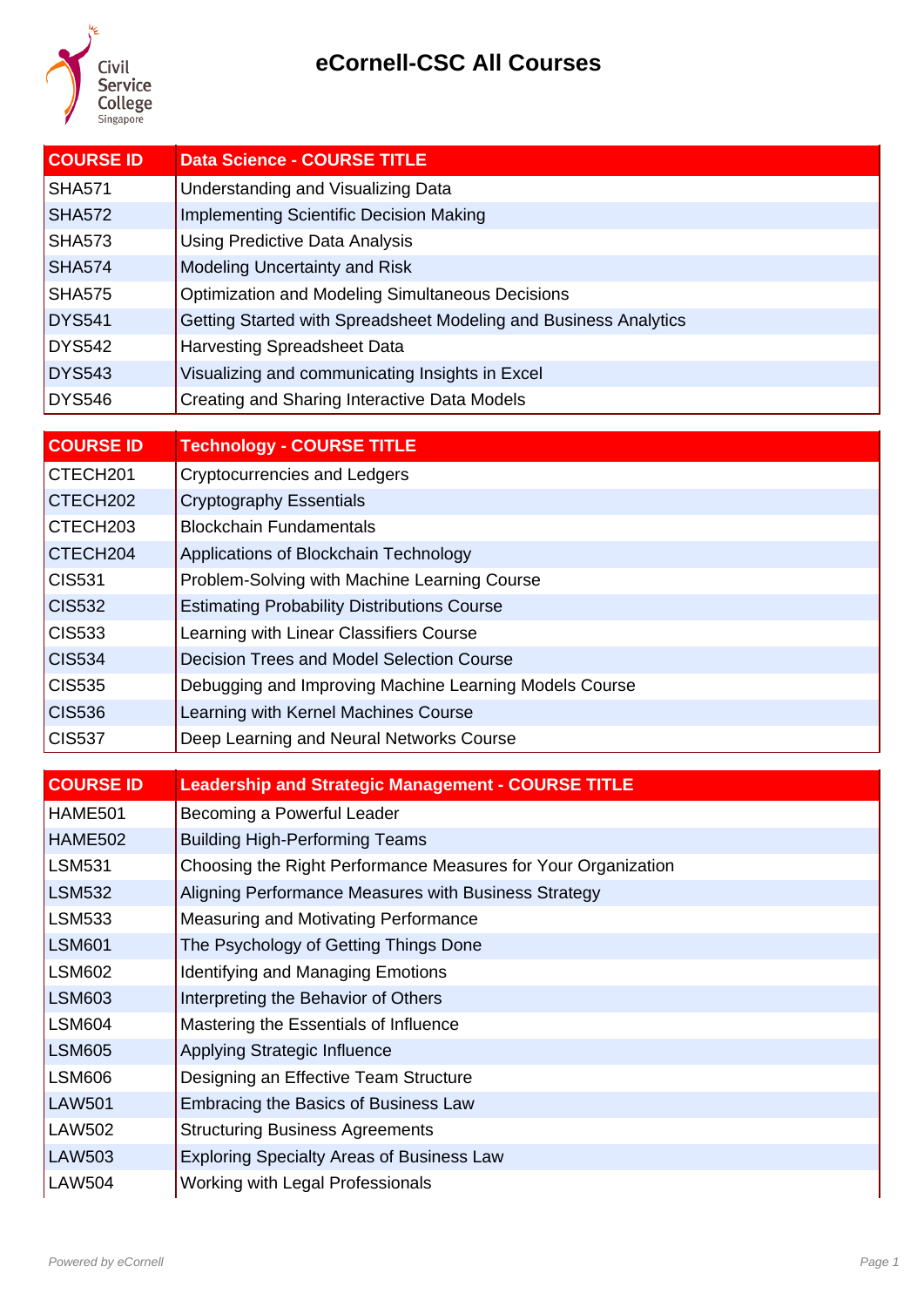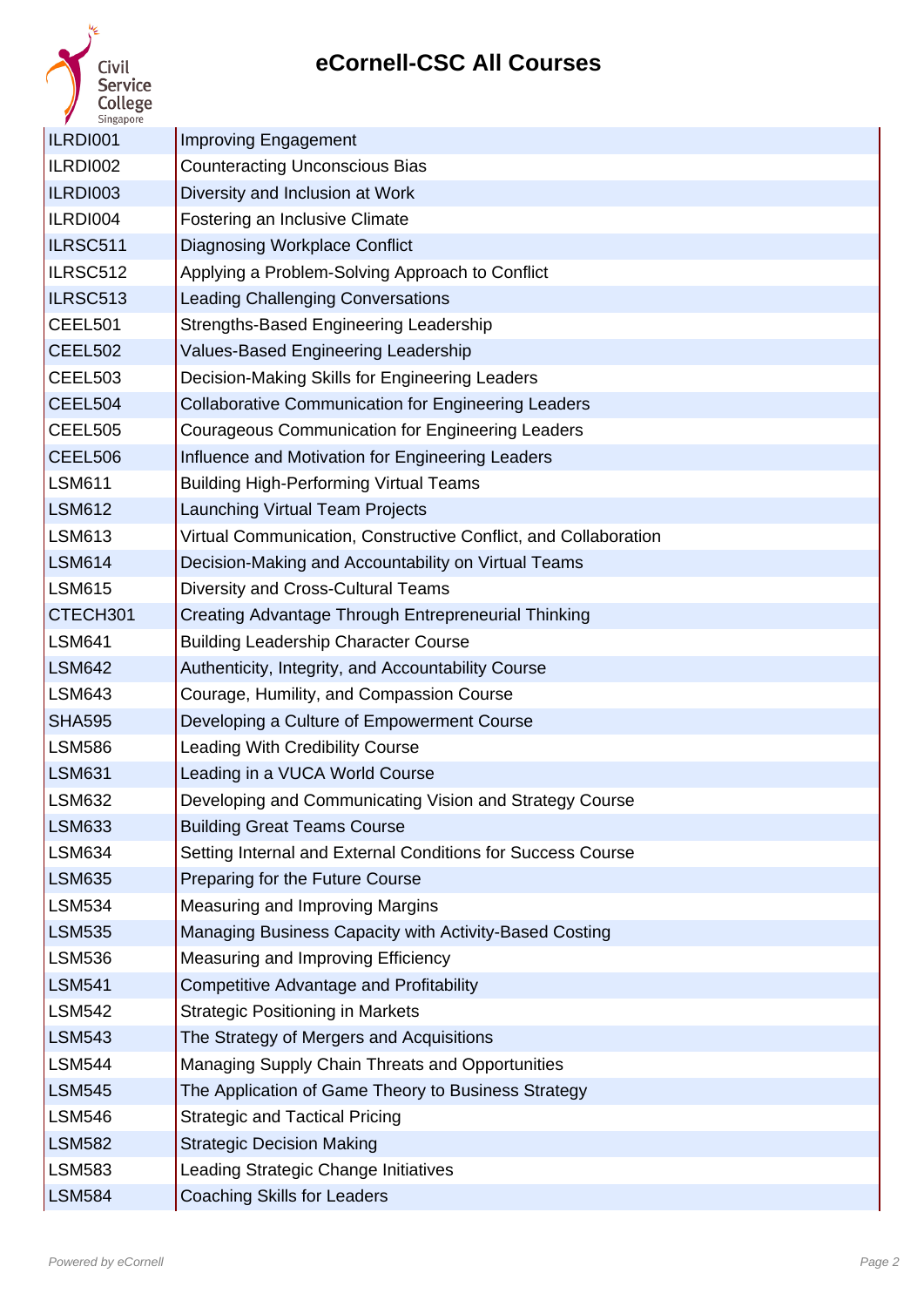| <b>Service</b><br>College<br>Singapore |                                                        |
|----------------------------------------|--------------------------------------------------------|
| <b>LSM585</b>                          | <b>Leading Collaborative Teams</b>                     |
| <b>LSM586</b>                          | <b>Leading With Credibility</b>                        |
| <b>LSM587</b>                          | Leading for Creativity and Innovation                  |
| <b>LSM588</b>                          | <b>Planning and Delivering Effective Presentations</b> |
| <b>LSM589</b>                          | <b>Negotiation Skills</b>                              |
| <b>LSM591</b>                          | Leading Organizational Change                          |
| <b>LSM594</b>                          | <b>Quality and Service Excellence</b>                  |
| <b>LSM595</b>                          | <b>Leading Across Cultures</b>                         |
| <b>LSM596</b>                          | Motivating People for High-Performance                 |
| <b>LSM597</b>                          | <b>Navigating Power Relationships</b>                  |
| ILRME501                               | <b>Interpersonal Communication Skills</b>              |
| ILRME502                               | <b>Managing Team Performance</b>                       |
| ILRME503                               | <b>Managing Time and Priorities</b>                    |
| ILRME504                               | <b>Effective Hiring and Interviewing</b>               |
| ILRME505                               | <b>Addressing Workplace Behaviour Issues</b>           |

| <b>COURSE ID</b> | <b>Human Resources Management - COURSE TITLE</b>           |
|------------------|------------------------------------------------------------|
| ILRSC521         | <b>Employment Law and Policy Issues</b>                    |
| ILRSC522         | Equal Employment Opportunity and Employee Treatment Issues |
| ILRSC523         | Benefits, Compensation, Safety, and Other Legal Issues     |
| ILRSC524         | <b>Employment Laws Around the Globe</b>                    |
| ILRSC525         | <b>HR Policies in International Contexts</b>               |
| ILRHR581         | <b>Essentials of HR Analytics</b>                          |
| ILRHR582         | <b>Strategic Talent Analytics</b>                          |
| ILRHR583         | Applied Predictive Analytics in HR                         |
| ILRHR584         | <b>Valuing HR Initiatives</b>                              |
| <b>SHA608</b>    | <b>Adding Value with Special Events</b>                    |
| ILRHR521         | Aligning Employee Performance with Organizational Goals    |
| ILRHR557         | Using Design Thinking in HR                                |
| ILRHR522         | <b>Total Rewards Compensation</b>                          |
| ILRHR523         | Navigating Labor and Employee Relations                    |
| ILRHR524         | <b>Facilitating Staffing Decisions</b>                     |
| ILRHR525         | <b>Driving Engagement</b>                                  |
| ILRHR526         | <b>Employee Training and Development</b>                   |
| ILRHR527         | Countering Bias in the Workplace                           |
| ILRHR528         | <b>Fostering a Coaching Culture</b>                        |
| ILRHR529         | <b>Consulting Skills for Internal HR</b>                   |
| ILRHR551         | Human Resources Leadership                                 |
| ILRHR552         | Aligning HR Strategy with Organizational Strategy          |
| ILRHR553         | Diversity and Inclusion in Practice                        |
| ILRHR554         | Getting Results Through Talent Management                  |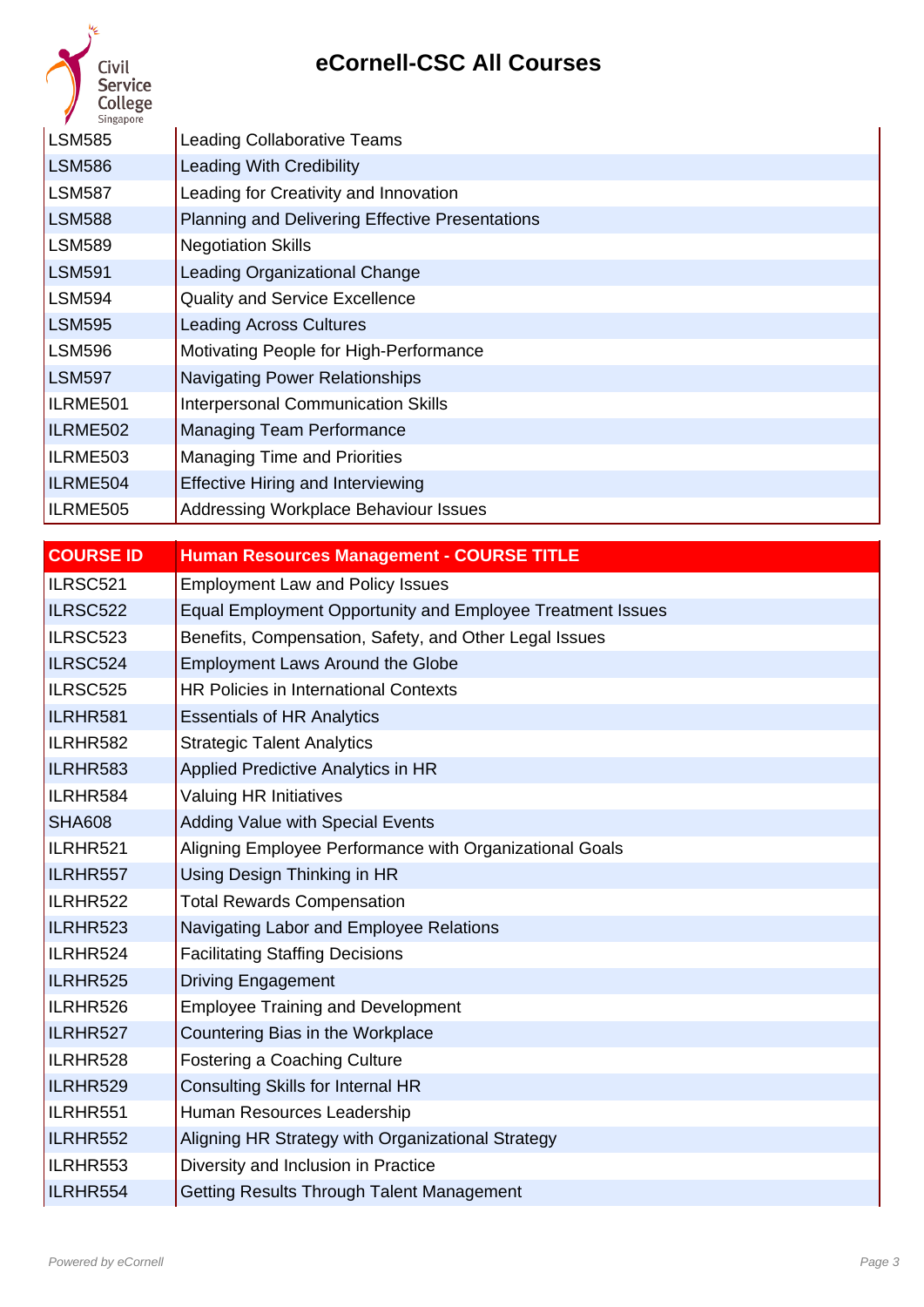| <b>Service</b><br>College<br>Singapore |                                                                                      |
|----------------------------------------|--------------------------------------------------------------------------------------|
| ILRHR555                               | <b>HR Analytics for Business Decisions</b>                                           |
| ILRHR556                               | <b>Strategic Engagement</b>                                                          |
| ILRHR561                               | Designing and Implementing Effective Social Media Policy                             |
| ILRHR562                               | Finding and Managing Talent Through Social Media                                     |
| ILRHR563                               | <b>Creating and Sustaining Remote Work Programs</b>                                  |
| ILRHR571                               | Measuring and Compensating for Performance                                           |
| ILRHR572                               | Attracting and Retaining Talent with Performance Pay                                 |
| ILRHR573                               | Assessing the Financial, Strategic, and People-Related Return on Pay for Performance |

| <b>COURSE ID</b> | <b>Engineering - COURSE TITLE</b>         |
|------------------|-------------------------------------------|
| CESYS511         | Identifying and Framing a Challenge       |
| CESYS512         | <b>Gathering User Emotions</b>            |
| CESYS513         | <b>Crafting User Narratives</b>           |
| CESYS514         | <b>Generating User-Centered Solutions</b> |
| CESYS515         | Design Prototyping                        |
| CESYS516         | <b>Testing and Iteration</b>              |

| <b>COURSE ID</b> | <b>Project Leadership and Systems Design - COURSE TITLE</b> |
|------------------|-------------------------------------------------------------|
| CEPL501          | Leverage Emotional Intelligence for Project Results         |
| CEPL502          | <b>Communicate Well to Drive Project Outcomes</b>           |
| CEPL503          | <b>Turning Groups into Teams</b>                            |
| CEPL504          | <b>Leading Project Teams</b>                                |
| CEPL505          | Managing Conflict on Project Teams                          |
| CEPL506          | <b>Monitoring and Controlling</b>                           |
| CEPM501          | Organizing the Project and its Component                    |
| CEPM502          | <b>Planning and Managing Resources</b>                      |
| CEPM503          | Assessing, Managing, and Mitigating Project Risk            |
| CEPM504          | Using Earned Value Management for Project Managers          |
| CEPM505          | Agile Project Management Approaches                         |
| CESYS521         | <b>Defining Scope</b>                                       |
| CESYS522         | Developing System Requirements                              |
| CESYS523         | <b>Exploring Your System's Architecture</b>                 |
| CESYS524         | Assessing Your System's Performance and Value               |
| CESYS525         | Implementing the Quality Function Deployment Method         |
| CESYS526         | Defining Interfaces                                         |
| CESYS527         | <b>Identifying and Evaluating Risk</b>                      |
| CIPA521          | Framing Complex Problems with Systems Thinking              |
| CIPA522          | Using the Four Simple Rules of Systems Thinking             |
| CIPA523          | Visualizing and Modeling Complex Problems                   |
| CIPA524          | Designing Organizations for Systems Thinking                |
| <b>CIPA525</b>   | Designing Organizations for Systems Thinking                |

- 11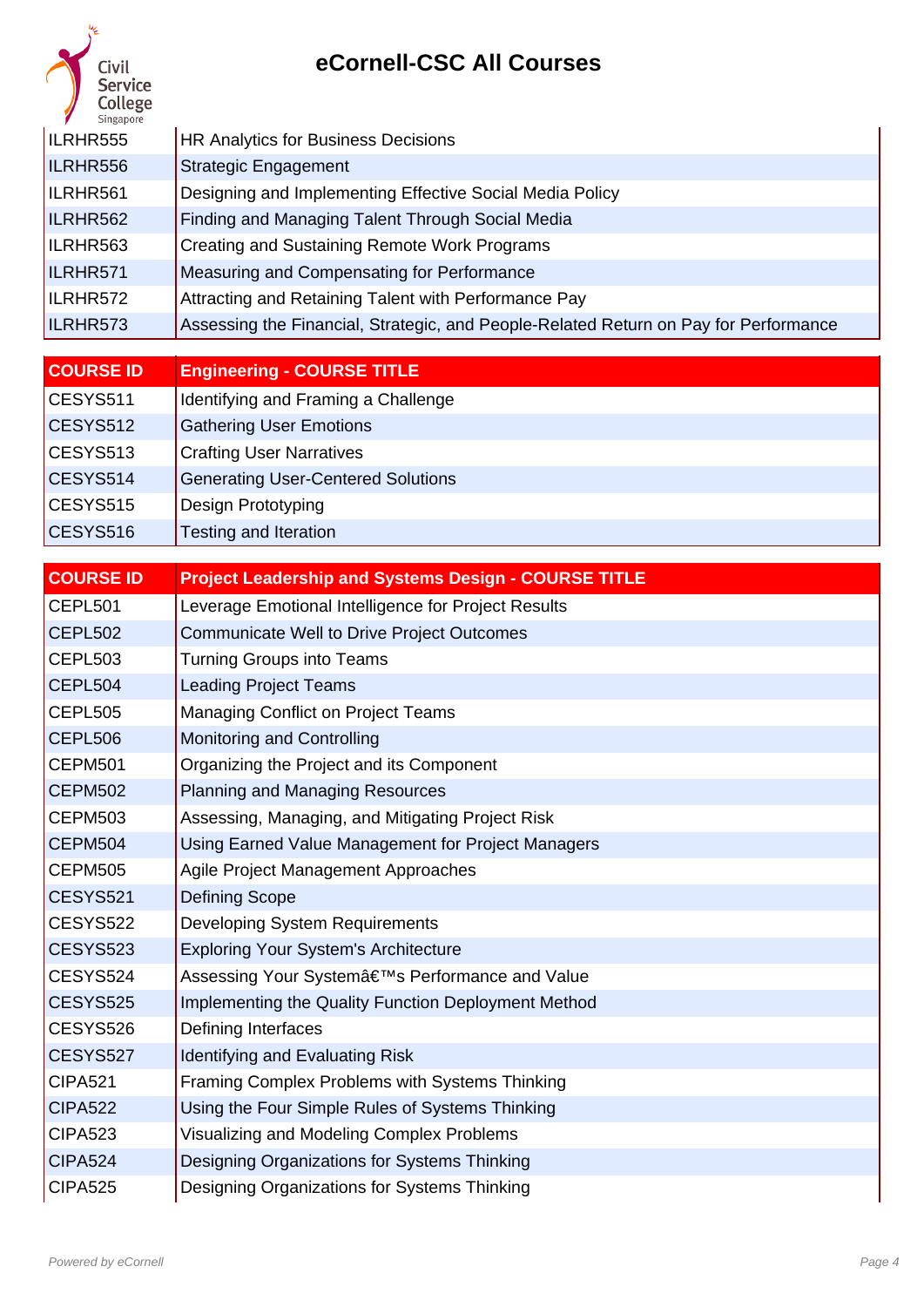| <b>Service</b><br>College<br>Singapore |                                                           |
|----------------------------------------|-----------------------------------------------------------|
| CIPA526                                | Becoming a Systems Leader                                 |
| CEPL551                                | Introduction to Project Leadership                        |
| CEPL552                                | <b>Project Teams: Mining Collective Intelligence</b>      |
| CEPL553                                | Dealing with Difference                                   |
| CEPL554                                | <b>Earned Value Management</b>                            |
| CEPL555                                | Influence Without Authority                               |
| CEPL556                                | <b>Conflict Resolution</b>                                |
| CESYS501                               | Getting Started on Product and Service Design             |
| CESYS502                               | Targeting Product and Service Designs to Customers' Needs |
| CESYS503                               | Exploring the Design Space and Optimizing the Design      |
| CESYS504                               | Thinking Through the Structure of System Design           |
| CESYS505                               | Ensuring the Success of Product and Service Design        |
| CESYS506                               | Executing and Improving System Design                     |

| <b>COURSE ID</b> | <b>Marketing - COURSE TITLE</b>                                       |
|------------------|-----------------------------------------------------------------------|
| LSM515           | Understanding the Digital Marketing Landscape and the Customer Funnel |
| <b>LSM516</b>    | Assessing Opportunities in Paid Digital Media                         |
| LSM517           | Assessing Opportunities in Owned Digital Media                        |
| <b>LSM518</b>    | Implementing an Integrated Digital Marketing Plan                     |
| <b>LSM521</b>    | <b>Essentials of Marketing Strategy</b>                               |
| LSM522           | Applied Marketing Strategy and Decision-Making Tools                  |
| LSM523           | Marketing Research & Analysis                                         |
| LSM524           | Creating and Communicating the Value of your Brand                    |
| LSM525           | Introducing New Products: Successes and Failures                      |
| LSM526           | Distribution Strategy and International Marketing                     |
| LSM556           | <b>Optimizing Digital Advertising with Analytics</b>                  |
| <b>LSM551</b>    | <b>Measuring Customer Preferences</b>                                 |
| <b>LSM552</b>    | Analyzing Segmentation and Targeting                                  |
| <b>LSM553</b>    | Using Data for Positioning Brands                                     |
| LSM554           | Predicting and Managing Customers' Lifetime Value                     |
| <b>LSM555</b>    | Market Response Modeling                                              |

| <b>COURSE ID</b>    | <b>Financial Management - COURSE TITLE</b>                                                 |
|---------------------|--------------------------------------------------------------------------------------------|
| HAME509             | Risk and Return: How to Identify, Measure and Incorporate into Capital Budgeting Decisions |
| CORE <sub>101</sub> | <b>Examining Scarcity and Opportunity Cost</b>                                             |
| CORE <sub>102</sub> | Analyzing Price and Equilibrium                                                            |
| CORE <sub>103</sub> | <b>Conducting Market Analysis and Predicting Price</b>                                     |
| CORE <sub>104</sub> | <b>Modeling Perfect Competition</b>                                                        |
| CORE <sub>105</sub> | <b>Comparing Monopolies and Competition</b>                                                |
| HAME507             | Mastering the Time Value of Money                                                          |
| HAME508             | <b>Making Capital Investment Decisions</b>                                                 |

D.